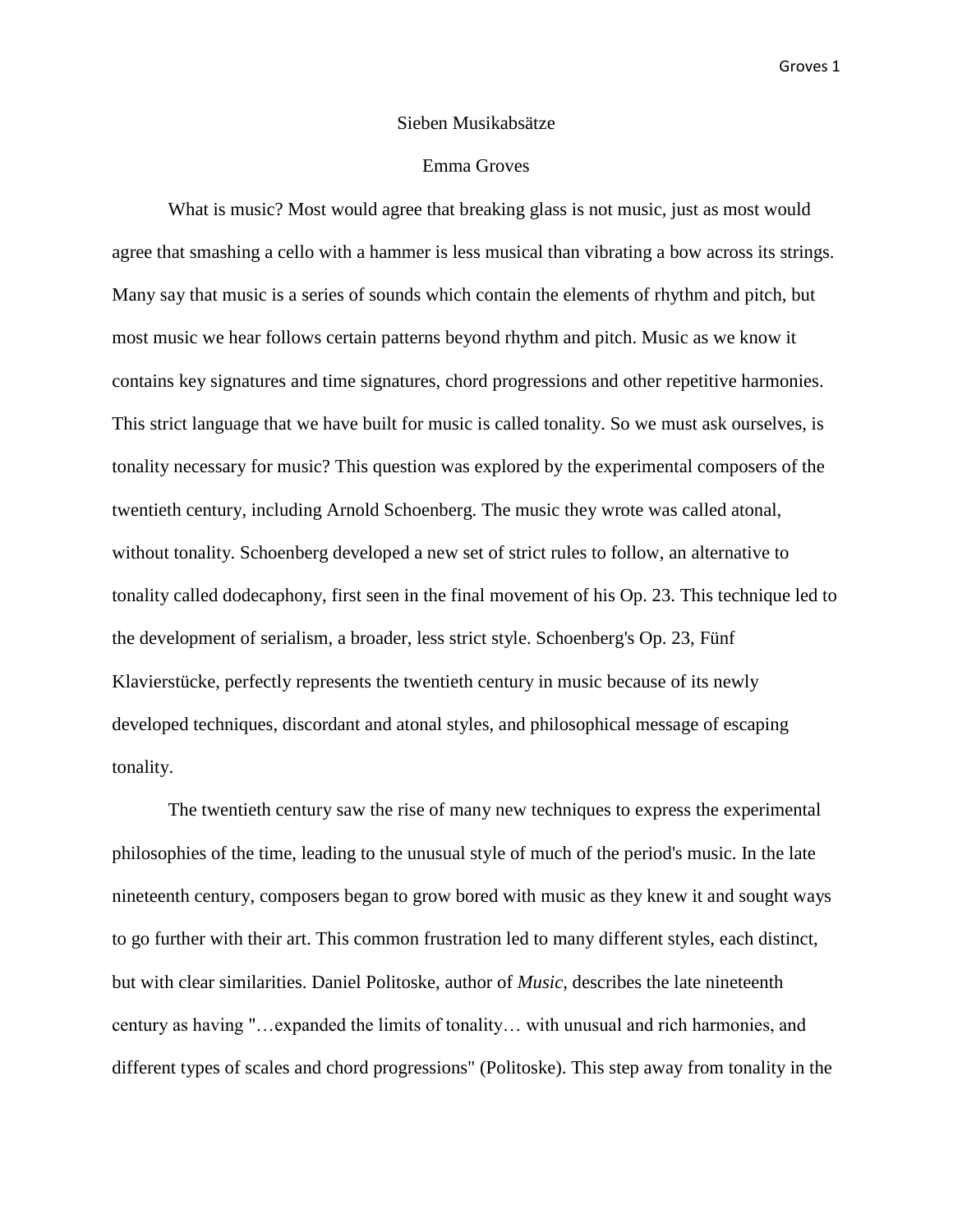late nineteenth century led to atonality in the twentieth, which leaves tonality behind altogether. From there, though, composers would face more difficulty. After all, as hard as it is to compose within the strict rules of tonality, without them it is infinitely harder. Serialism was a response to that problem. It began with Schoenberg's twelve-tone row, or dodecaphony. *The Oxford Companion to Music* defines a twelve-tone row as a strict set of rules in which one uses all twelve notes of the chromatic scale in a fixed order on repeat (Arnold and Scholes). This "series" of notes led to the term serialism, of which dodecaphony is a subset along with any other method of atonality constrained by the use of series. In addition to the compositional difficulties they faced, composers wrote experimental music for audiences who expected, and wanted, to hear tonality. Despite many complaints, composers continued writing atonal music, believing that people needed to hear music that broke away from tonality. The message of breaking boundaries is evident in the experimental style and revolutionary techniques of twentieth century music.

Fünf Klavierstücke is an entirely atonal work featuring serial themes, giving it a strange and experimental sound, in order to illustrate the obsolete nature of tonality. By the time Schoenberg wrote Op. 23, he was already deeply entrenched in atonality. In fact, this piece features not only experimental intervals, but also unusual jumps and rhythms. As previously stated, the last movement features the first twelve-tone row, containing repetition of the order of notes making it sound more orderly. Schoenberg once said that his music was "a sharing of spiritual goods, resembling the religious experience" (Schoenberg qtd. in Burkley). He felt that people needed to hear his music, as it turned its back on tonality. Stuart Ross, historian and lyricist, noted that despite protests from audiences due to the chaotic and confusing sounds of his music, Schoenberg continued to make use of atonality and then serialism (Ross). Schoenberg wanted to prove that tonality was not necessary to music, that another set of arbitrary rules would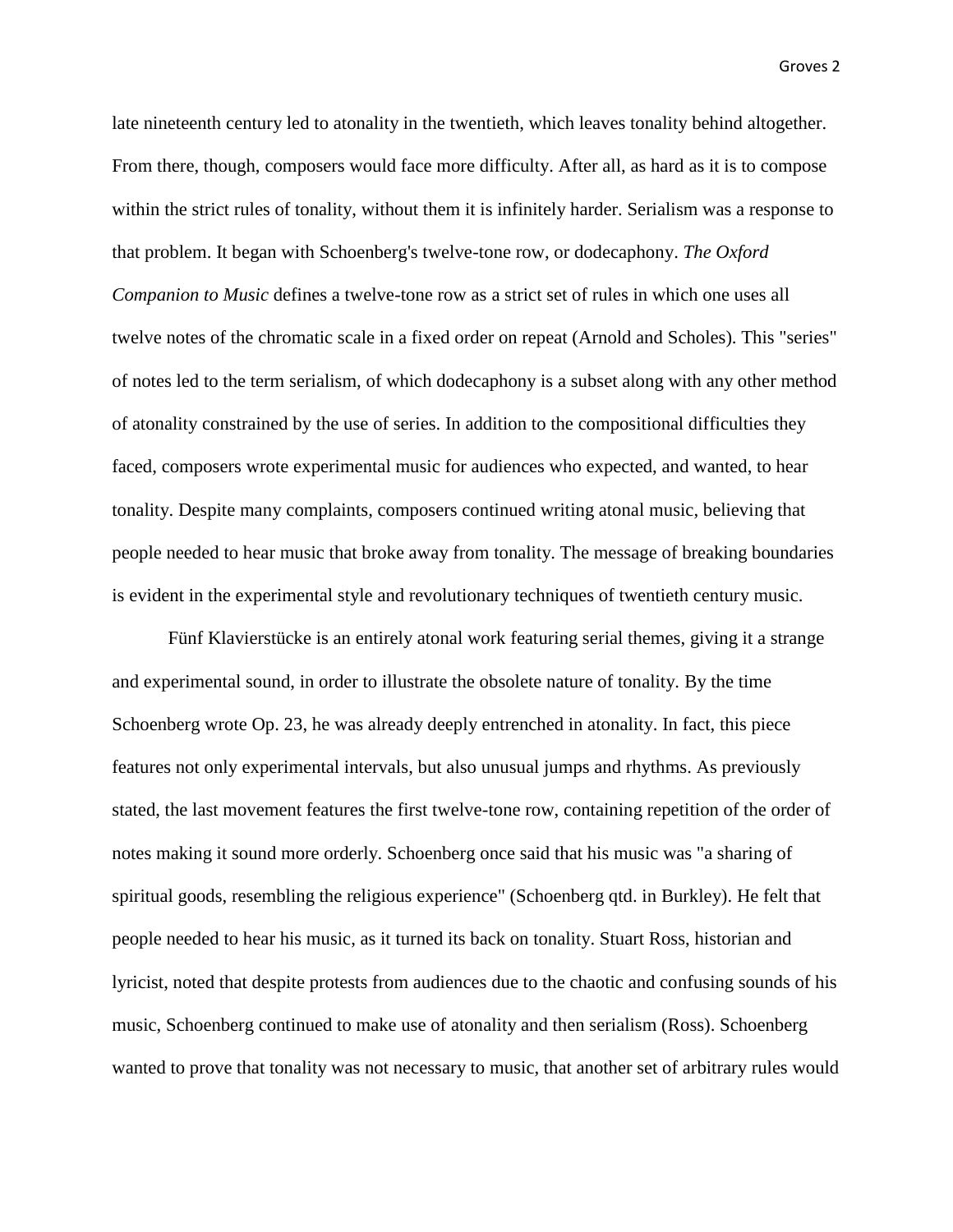work just as well, and that in order to hear sound, and thus music, for what it truly is, tonality must be abandoned. Atonality and dodecaphony are used to express this message of abandoning tonality in Op. 23 and throughout twentieth century music.

Serialism was a technique developed not only by Schoenberg, but also by many of his contemporaries, including Alban Berg, Anton Webern, Milton Babbitt, and Josef Hauer. Before Schoenberg had even begun writing Fünf Klavierstücke, something resembling serialism had already begun to appear in the works of one of his students, Berg. As Peter Griffiths, a writer known for his music history and criticism, wrote in his article on serialism for *Grove Music Online*, "Occasional systematic statements of the 12 pitch classes first appeared in the music of Berg. A 12-note series is one of the principal themes of his Altenberg songs, composed in 1912" (Griffiths). The Altenberg songs are filled with dissonant sounds and syncopated ostanati, offbeat repeating patterns, that serve as proto-series. This combination of atonal pitches and twelve note sequences contains elements of serialism which bring order to these semi-tonal pieces much like dodecaphony brings order to atonality in the last movement of Fünf Klavierstücke. Webern was another composer who worked with Schoenberg and serialism, progressively becoming more strict in his usage of the technique while developing its theoretical background. *The New Oxford Companion to Music* says, "The application of serialism in Webern's later work is clearer and more rigorous ... His Second Cantata (1941-3) is based on [a] series ... in its prime (or original), inverted, retrograde, and retrograde-inverted forms" (Arnold and Scholes). Much as Schoenberg pushed the boundary of tonality with atonality, and atonality with dodecaphony, Webern pushed the boundaries of dodecaphony through his use of variations on the basic series. His work, as seen in his Second Cantata, helped build serialism around the extraordinarily rigid dodecaphony. The use of the retrograde, inverted, and retrograde-inverted forms of the series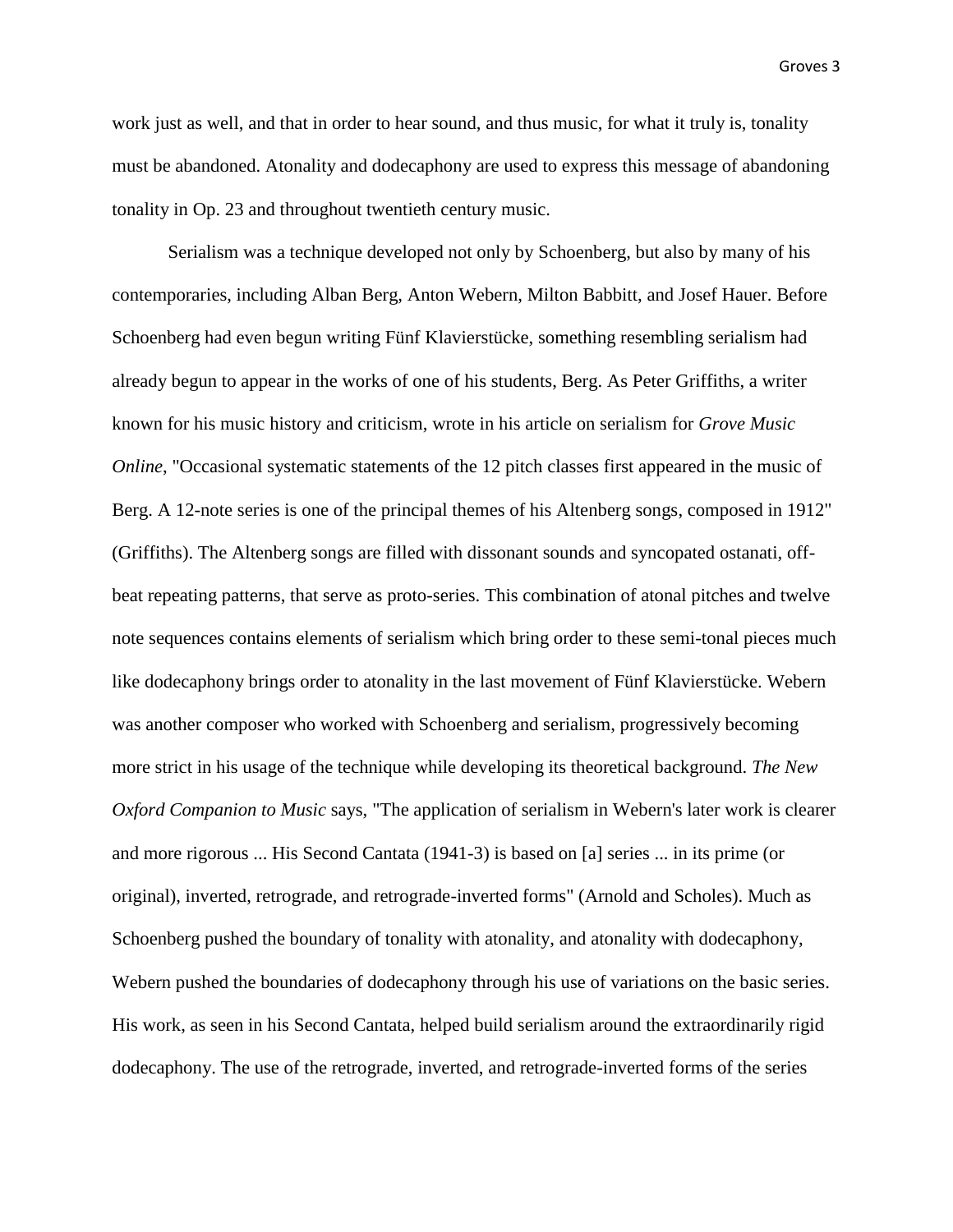make the work no longer purely dodecaphonic, though still a form of serialism. No discussion of serialism could be complete without mention of Babbitt, referred to by Griffiths as "[t]he composer who has been most consistent in theoretically codifying and compositionally proceeding from the work of the first-generation serial composers" (Griffiths). He took the basics of atonality, solidified by dodecaphony, resting in the shell of serialism, and further encoded it. By further refining the rules of serialism throughout his work, he brought this bizarre, experimental, and somewhat philosophical form of music fully into the concrete reality of the world in which we live. He teased strict relationships from serialism in the same way Schoenberg teased strict rules from atonality. In the midst of these composers who dabbled in theory, Hauer was a theorist who dabbled in composition. Historically, none of his pieces are very significant or widespread, but his analyses and codification of music, especially of the atonal variety, are indepth and interesting. This makes him important to serialism despite having few compositions. In an article on atonality, Paul Lansky, a professor of music composition, says, "Hauer's is the earliest known attempt at any general formulation of the resources of a 12-note sound world. His concept of hexachordal tropes was a remarkable anticipation of subsequent developments in 12 note composition and theory" (Lansky, et al). Like Berg, Hauer had developed ideas approaching dodecaphony before Schoenberg's Op. 23. Like Webern and Babbitt, his work in the developments of the theory behind serialism helped the techniques become concrete and definite in a world which rejects the abstract. All of these composers helped dodecaphony and its effects be seen, or heard, throughout the twentieth century.

Through atonality, series, and unusual structures, experimental styles were achieved by many twentieth century composers, including Berg and Webern. As Douglas Jarman of the Royal Northern College of Music says, Berg was incredibly famous for his chaotic, atonal style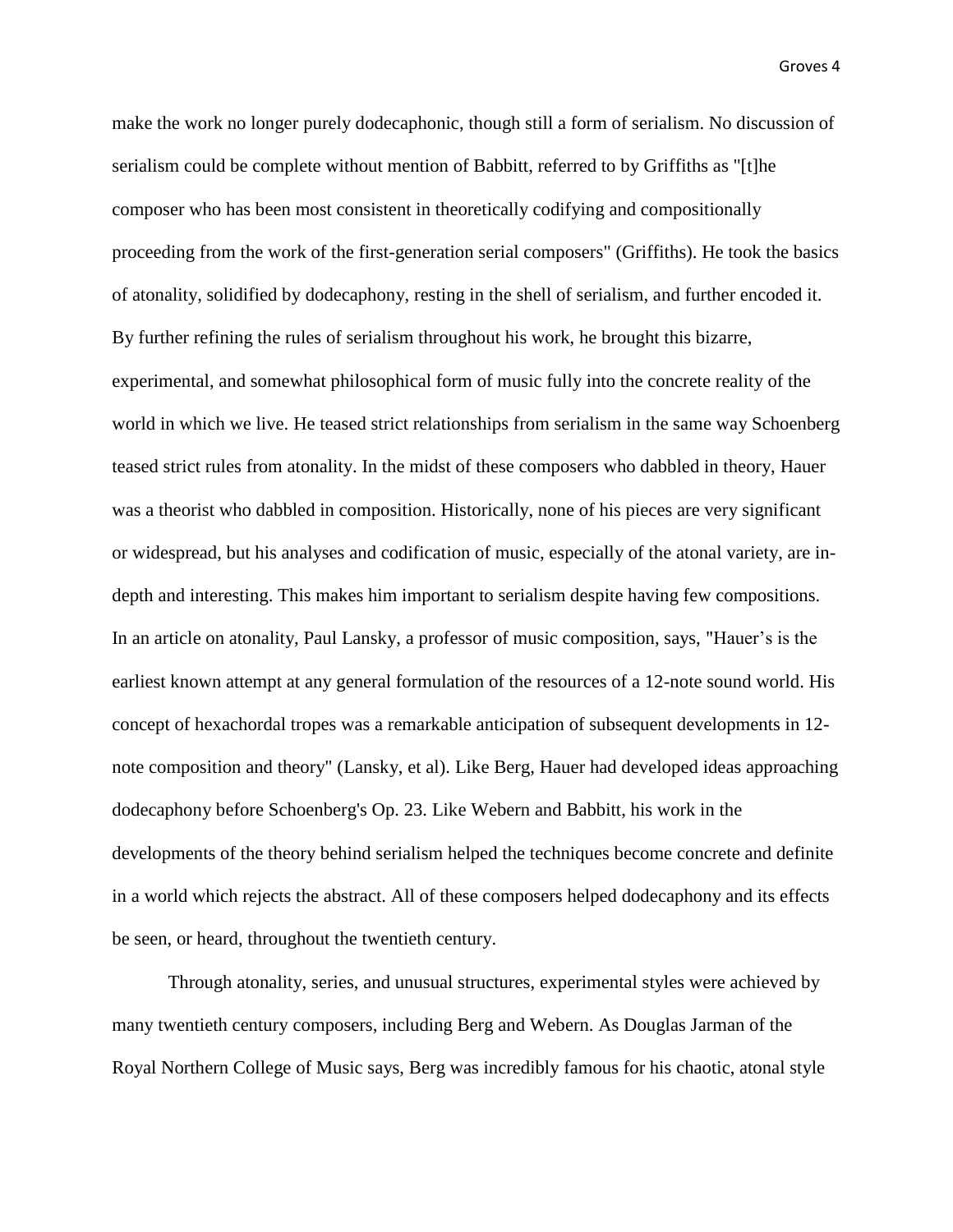since he used it in his operas, including *Wozzeck*, the first, full-length atonal opera (Jarman). Berg wrote *Wozzeck* in the hopes of this outcome, wanting to spread the style of atonality to any audiences willing to hear it. He used the story of Wozzeck as the vessel for this endeavor because he believed the chaos in the main character's head suited his dissonant, atonal style. The more the style fit the story, the more receptive to it people would be, and the less likely to complain at its disordered and chaotic sound. Webern, too, has an atonal, experimental style. As Kathryn Bailey, author of *The Life of Webern*, says, "The two cantatas may be seen as the synthesis Webern no doubt intended them to be: they combine the rigorous use of canonic techniques and symmetry that is fundamental to his 12-note instrumental works with the wordpainting that characterizes his song-writing" (Bailey). Webern's style was equally chaotic and dissonant as Berg's and Schoenberg's, and, like Berg, he tried to find a way to let its atonality be heard without the disorder. While Berg did this through finding a fitting story to which to latch the discordant style, Webern used strict rules and techniques, similar to Schoenberg's use of series to define the maelstrom of atonality. Berg, Webern, and Schoenberg typify the chaotic and discordant style of twentieth century music.

The twentieth century was a time of questioning the nature of music and its significance in the world, a debate explored extensively by many, including Babbitt, Hauer, and Schoenberg. A possible misconception about the music of the time is that a message existed outside of the music; however, these composers intended the message of the music to be nothing more than the music itself. This was a time of meta-music. The music was atonal to illustrate that tonality is not necessary to make music musical. Schoenberg was very against analysis of his work for this very reason; to listen to his music was to understand his purpose, to analyze it was to miss it entirely. According to Elaine Barkin, composer, and Martin Brody, professor of music,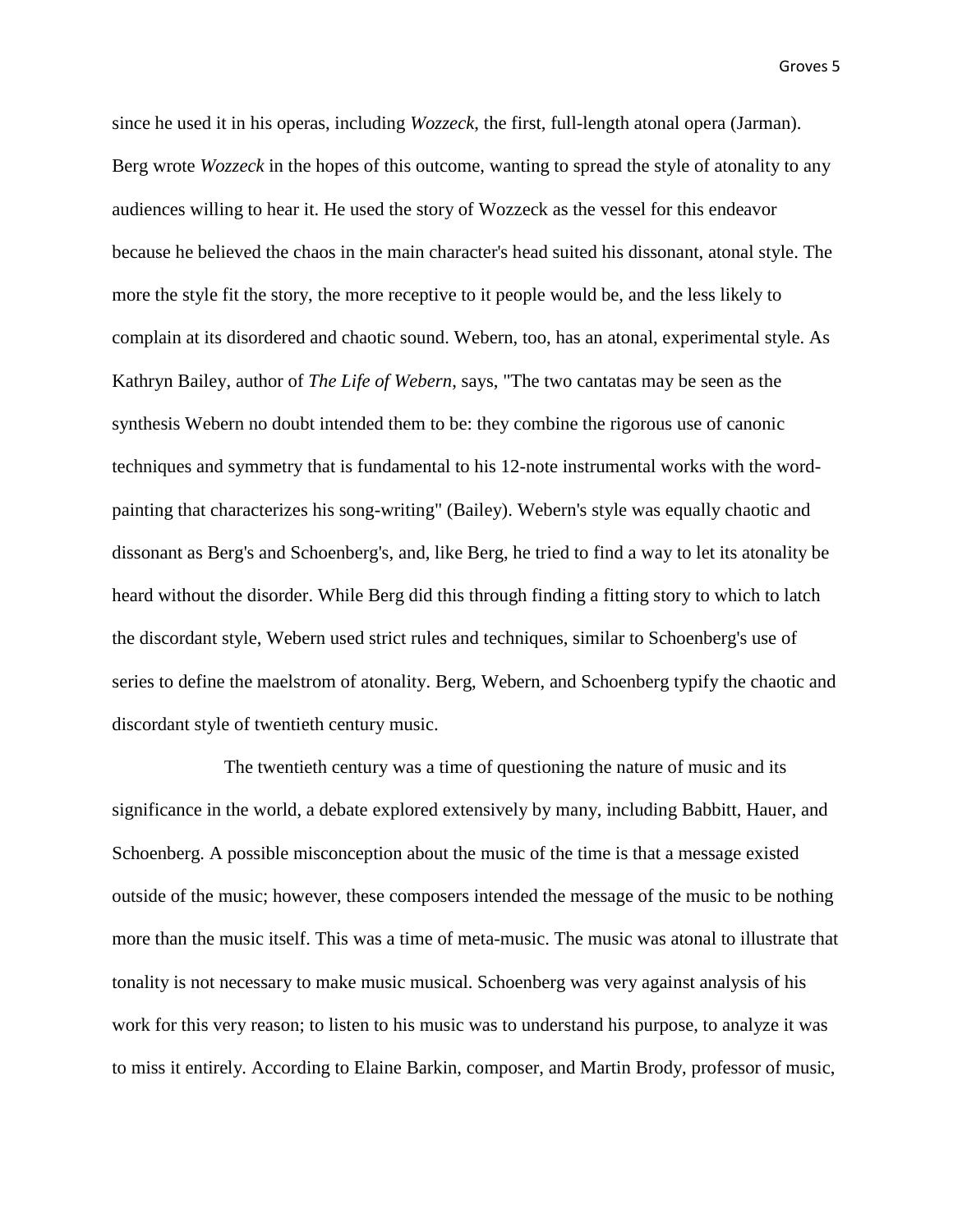"Babbitt has extended the notion of compositional creativity to encompass the development of musical systems themselves, as well as specific compositional achievements within such systems" (Barkin and Brody). Babbitt was one who believed that the musical system was important to the meaning of music. By developing specific atonal structures, he pushed people to explore all facets of music, believing them each important. It did not matter why a composer chose to use this system, the fact that it was used is meaningful enough, reflecting Schoenberg's belief that music held significance for simply being music. While Babbitt stood for the beauty of music in all its forms, Hauer believed that some music was more meaningful than others. John Covach, professor of music theory, says, "In [*Vom Wesen des Musikalischen*], as well as in his *Deutung des Melos* (1923) and in many short articles written during the early 1920s, Hauer argues for the superiority of atonal over tonal music, grounding his claims by offering support drawn from acoustics, culture, and spiritual studies" (Covach) Tonality is such a narrow window that anything in it was essentially the same to Hauer, and was thusly unable to contain any true meaning. Atonal music has the advantage of stylistic breadth that allows it to hold true significance. In addition, there's nothing outwardly interesting about tonal music, while atonality has meaning just by being atonal. The message of twentieth century music was not behind the music, but the music itself.

While the atonal movement was a fairly short one, it still holds significance for humanity. Schoenberg and his contemporaries all started out studying and learning the rules of tonality, before rebelling harshly against them. After this rebellion, however, their need for order returned, and they codified even stricter rules on atonality. These rules were then broken and reformed many more times until their popularity died away and tonality returned to its spotlight. This pattern is not specific to music; it is seen everywhere, with a common question. Avant garde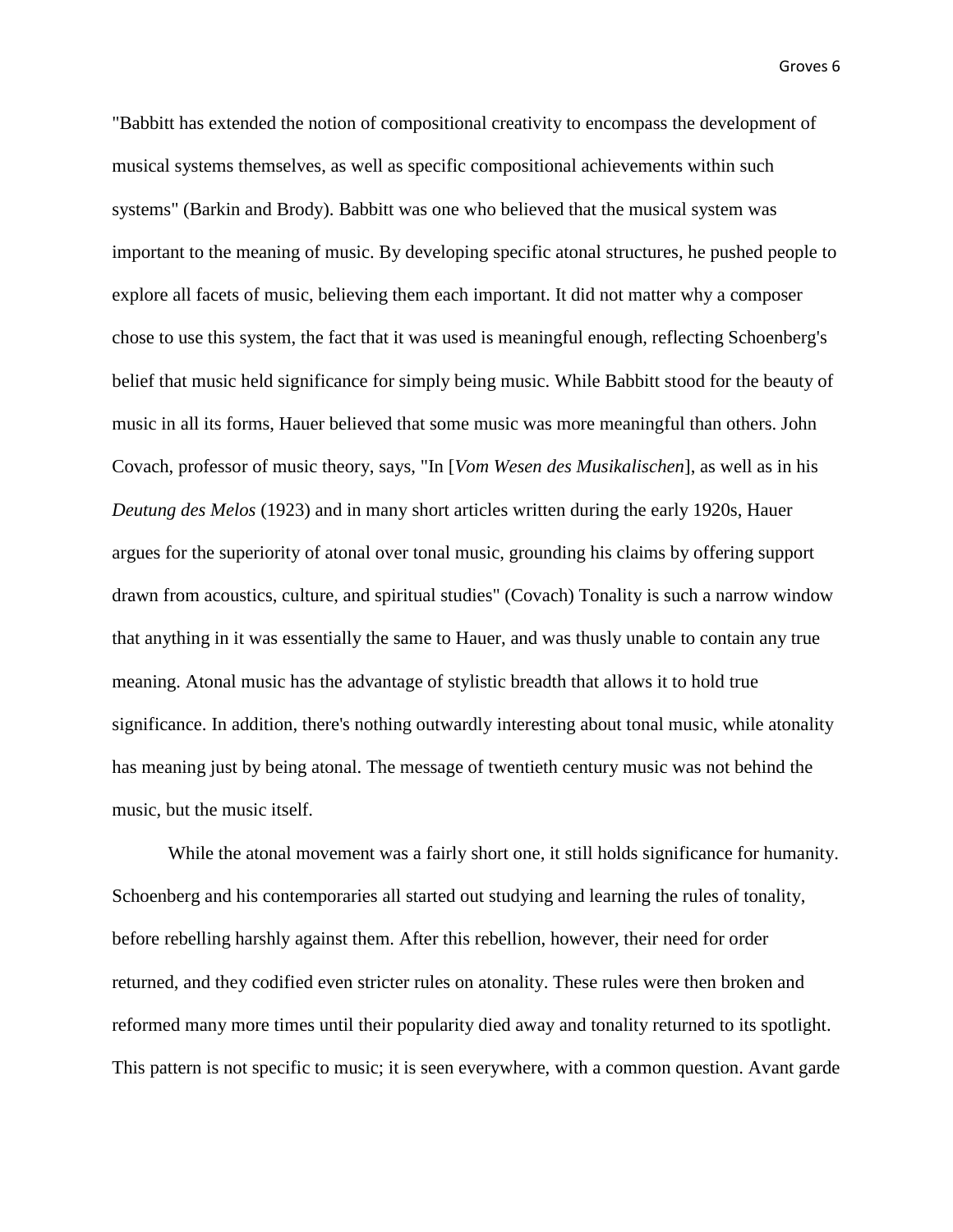is fashion that questions, "what is fashion?" Metaphysics is physics that questions, "what is physics?" Atonality is music that questions, "what is music?" a question we all must ask.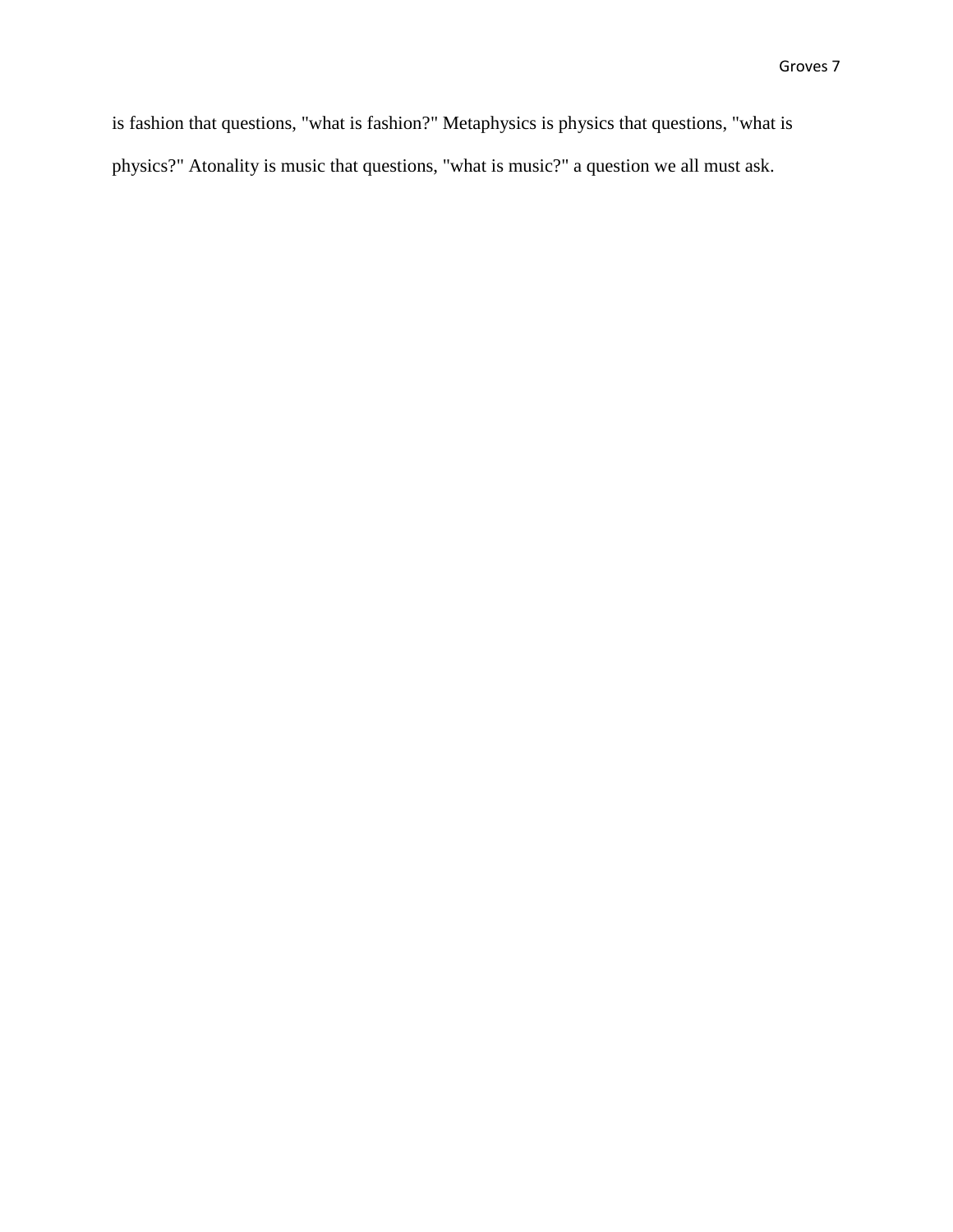## Works Cited

Arnold, Denis, and Percy A. Scholes. *The New Oxford Companion to Music*. Vol. 2. Oxford: Oxford UP, 1983. Print.

"Arnold Schoenberg." *Wikipedia*. N.p., n.d. Web. 29 Apr. 2015. <http://en.wikipedia.org/wiki/Arnold\_Schoenberg>.

Bailey, Kathryn. "Webern, Anton." *Grove Music Online*. Oxford Music Online. Oxford University Press. Web. 4 Nov.

2014.<http://www.oxfordmusiconline.com/subscriber/article/grove/music/29993>.

Barkin, Elaine and Martin Brody. "Babbitt, Milton." *Grove Music Online*. Oxford Music Online. Oxford University Press. Web. 5 Dec.

2014.<http://www.oxfordmusiconline.com/subscriber/article/grove/music/01645>

- Burkley, F. J. "Arnold Schoenberg." *New Catholic Encyclopedia*. N.p.: n.p., n.d. N. pag. *Gale Virtual Reference Library*. Web. 2 Nov. 2014.
- Covach, John. "Hauer, Josef Matthias." *Grove Music Online*. Oxford Music Online. Oxford University Press. Web. 4 Nov.

2014.<http://www.oxfordmusiconline.com/subscriber/article/grove/music/12544>.

Griffiths, Paul. "Serialism." *Grove Music Online*. Oxford Music Online. Oxford University Press. Web.3 Nov. 2014.

<http://www.oxfordmusiconline.com/subscriber/article/grove/music/25459>.

Hopkins, G.W. and Paul Griffiths. "Boulez, Pierre." *Grove Music Online*. Oxford Music Online. Oxford University Press. Web. 4 Nov.

2014.<http://www.oxfordmusiconline.com/subscriber/article/grove/music/03708>.